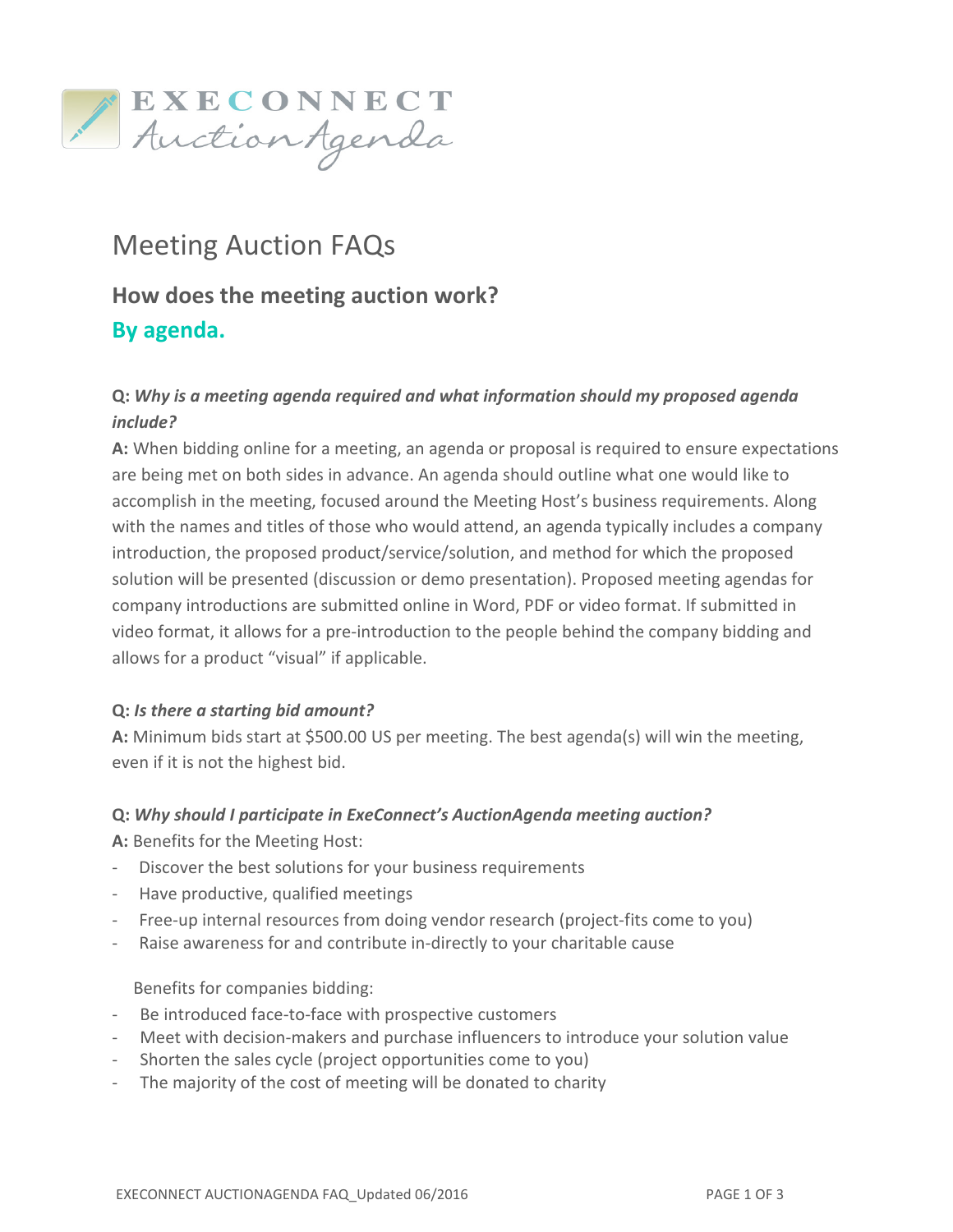## Q: What types of companies can host a meeting?

A: Meetings can be hosted by any B2B company, in any industry, with a valid project or business initiative (excludes staffing requirements). ExeConnect has the right to refuse any meeting auction in which may not be appropriate for AuctionAgenda.

### Q: Do I have to be an executive to host a meeting?

A: Meeting hosts are business executives and project leaders (CXOs, Vice Presidents, Directors) or employees with high influence over project decision-making.

#### Q: As the Meeting Host, can I accept multiple bids?

A: Yes, if there is more than one agenda which addresses your meeting criteria, you may accept multiple bids and schedule multiple meetings.

#### Q: As a company bidding on a meeting, will I be guaranteed new business?

A: No. Though your agenda may offer a likely fit, if the Meeting Host accepts your meeting, there are no guarantees of doing business. It's an opportunity for an introduction.

#### Q: Who pays for the meeting?

A: The company or person bidding on the meeting will pay for the meeting (once accepted).

## Q: As a host, can I advertise my meeting auction with anonymity?

A: Yes, you can host a meeting without advertising your name, using only your company name, department and title. Once a meeting bid is accepted, the bidder will then be notified of your name.

## Q: As a bidder, how do I know if the person hosting the meeting has decision-making power?

A: Prior to placing a meeting bid, you will know if the meeting host is a purchase decisionmaker or a purchase influencer.

## Q: What is Meet for a Cause?

A: ExeConnect's Meet for a Cause promotes new business opportunities and can be used to create awareness for ExeConnect meeting auctions in which companies participate in and nonprofits benefit from.

#### Q: What are AuctionAgenda Fundraiser Events?

A: AuctionAgenda events are for a specific cause, for a specific time period. Events have focused-fundraising, which can be promoted, advertised and sponsored to maximize donations. Multiple companies can participate in a single event, all for the same cause.